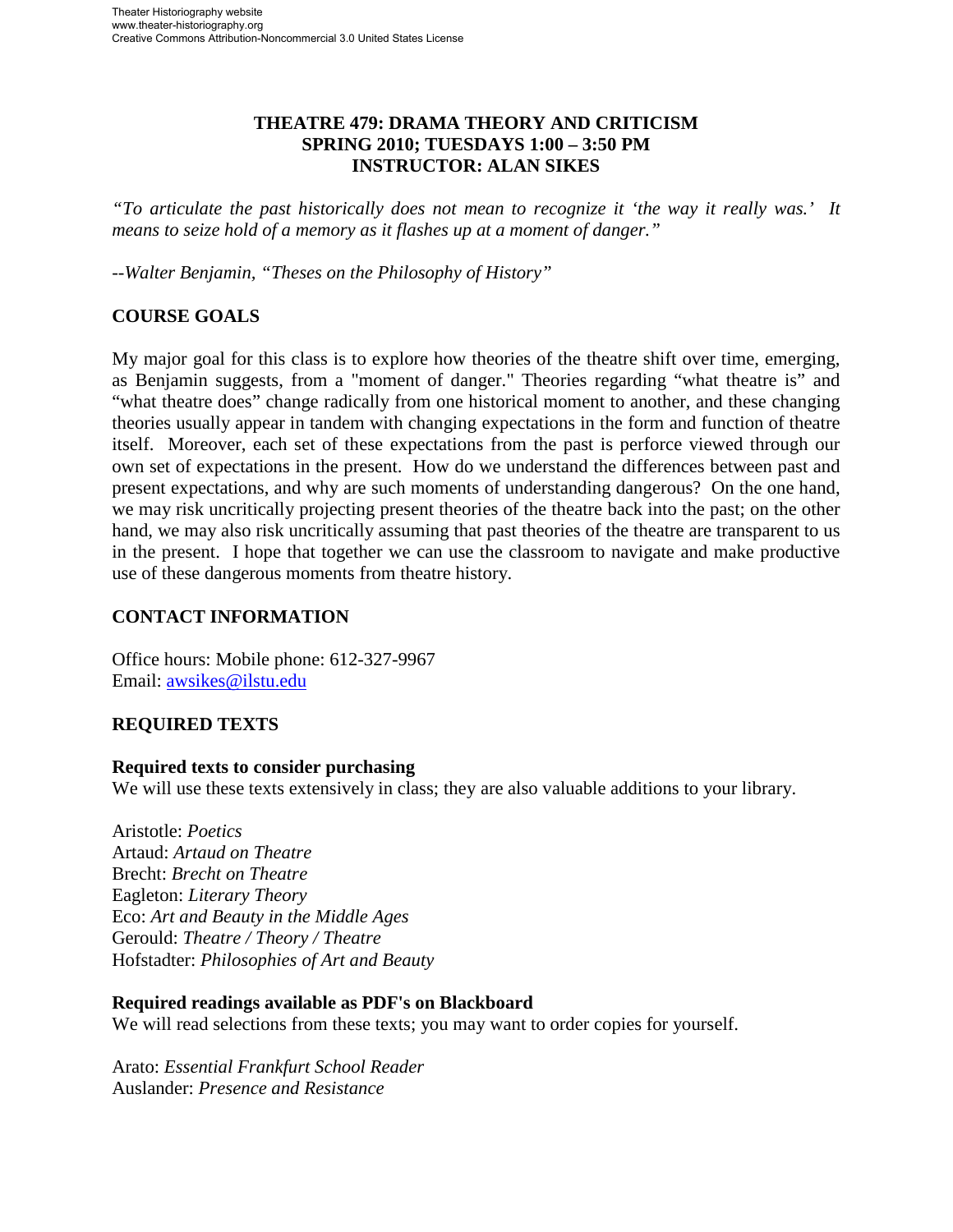Brecht: *Measures Taken* Case: *Performing Feminisms* Corneille: *The Cid* Descartes: *Meditations* Docherty: *Postmodernism: A Reader* Dolan: *Feminist Spectator as Critic* Dukore: *Dramatic Theory and Criticism*  Euripides: *Hippolytus*  Gordon: *Dada Performance*  Kane: *Phaedra's Love* Racine: *Phaedra*  Rancière: *Aesthetics and its Discontents* Seneca: *Moral Epistles* vols. 1-3 Seneca: *Phaedra* Vattimo: *The Transparent Society*  Worthen: *Wadsworth Anthology of Drama* Žižek: *Welcome to the Desert of the Real*

# **COURSE ASSIGNMENTS AND GRADING**

I will derive the bulk of your grade from three written assignments, submitted to me regularly throughout the semester. Assignments take the form of response papers to the various theories discussed in class and will involve the engagement of those theories with dramatic texts also read for class. I will provide guided questions for each paper—inquiries into the ways these particular plays reflect and respond to shifting theories of "What Theatre Is" and "What Theatre Does." The first two papers should be approximately  $5 - 7$  pages in length and the final paper  $8 - 10$ pages in length. All papers should follow Chicago citation format. Please note that these writing assignments will comprise 80% of your grade; the schedule and weighting of each assignment is as follows:

Paper One: 25% of Final Grade; due Feb. 9 Paper Two: 25% of Final Grade; due March 23 Paper Three: 30% of Final Grade; due April 27

I will award 10% of your grade based on a group discussion of the final two readings for class. These are assigned for the examination period on Thursday May 4 at 3:10 PM. Working in pairs, you will lead our conversation on readings from either 1) Rancière's *Aesthetics and its Discontents* or 2) Žižek's *Welcome to the Desert of the Real*. We will brainstorm approaches for these final discussions as the semester progresses.

The remaining 10% of your grade is based on regular attendance and active participation in class discussion. Please note the following two stipulations regarding attendance and participation. 1) More than two absences from class will result in lowering your final grade by an entire letter; I will make few exceptions to this rule, and only under circumstances of a documented emergency. 2) I will gauge whether or not you are keeping up with class readings based on your participation in class discussion; see me if you anticipate problems in following the schedule outlined below.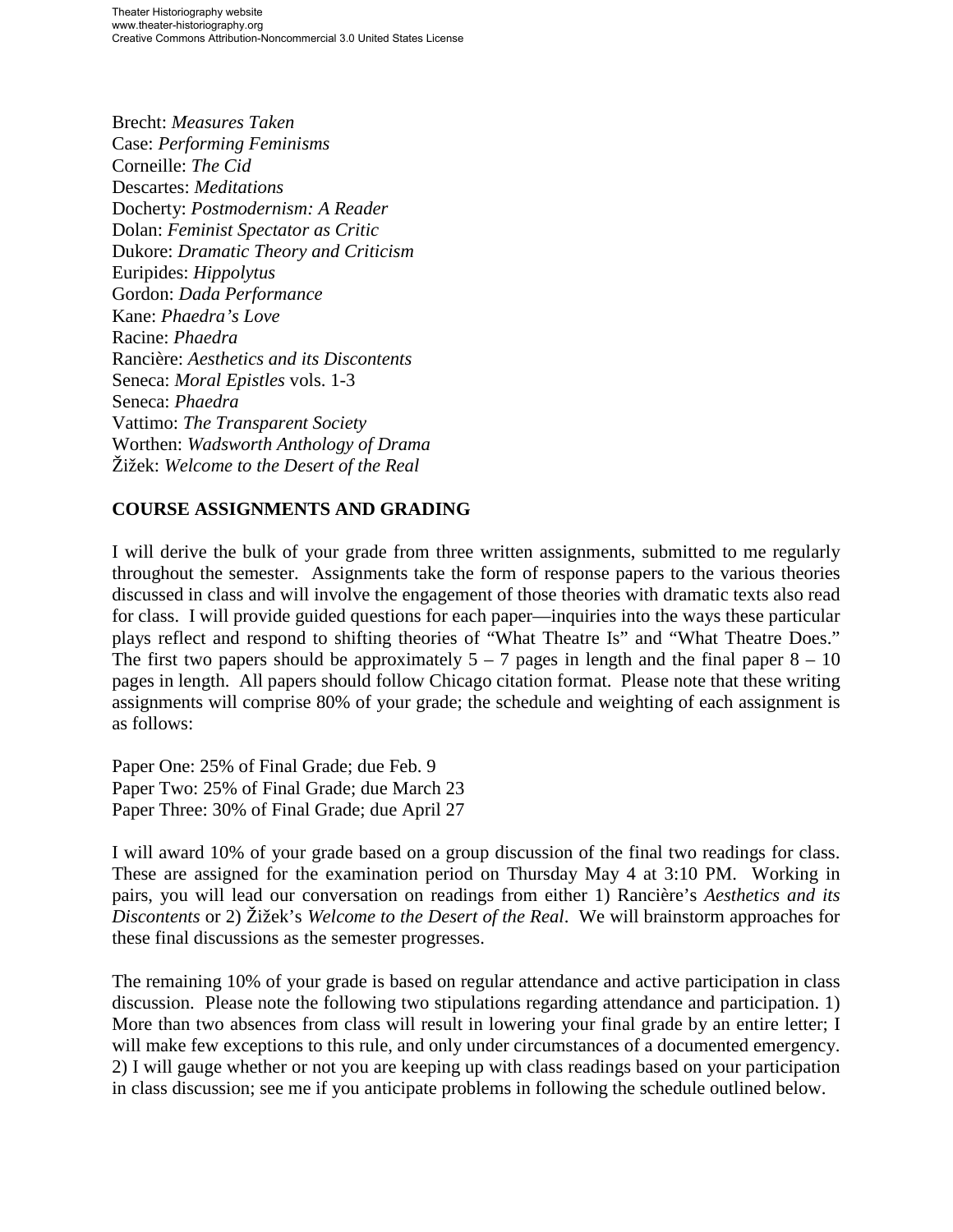# **COURSE SCHEDULE AND WEEKLY READINGS**

Note: The following versions of the *Phaedra* legend listed under course readings are *required*: Euripides, Seneca, Racine, Kane. All other dramatic texts are *highly recommended*, especially if they are unfamiliar to you, because we can use them in class as points of engagement with the theory readings. These include, in order of their engagement: Zeami: *Matsukaze*; Hildegard von Bingen: *Ordo Virtutuum*; Corneille: *Le Cid*; Büchner: *Woyzeck*; Artaud: *Jet of Blood*; Brecht: *Measures Taken*.

## WEEK ONE: COURSE INTRODUCTION

T 1/12: Read Gerould, *Introduction* (Text)

# WEEK TWO: ANCIENT GREECE: THEATRE DEFINED AND REDEFINED

T 1/19: Read: Plato: *Republic* (Dukore 12 – 31; PDF) Read: Aristotle: *Poetics* (Text) Read: Euripides: *Hippolytus* (PDF)

## WEEK THREE: ANCIENT ROME: THEATRE ADOPTED AND ADAPTED

T 1/26: Read: Horace: *Art of Poetry* (Gerould 68 – 83; Text) Read: Longinus: *On the Sublime* (Dukore; PDF) Read: Seneca: *On Crowds* (PDF) Read: Seneca: *Phaedra* (PDF)

## WEEK FOUR: EARLY CHRISTIANITY AND THE MIDDLE AGES

T 2/2: Read: Plotinus: *Enneads* (Hofstadter 139 – 164; Text) Read: Augustine: *De Musica* (Hofstadter 185 – 202; Text) Read: Eco: *Art and Beauty in the Middle Ages* (5 – 64; Text) Read: Hildegard von Bingen: *Ordo Virtutum* (PDF)

#### WEEK FIVE: CLASSICAL TRADITIONS OF INDIA AND JAPAN

T 2/9: Read: Bharata: *Natyasastra* (Gerould 84 – 95; Text) Read: Zeami: *On the Art of No Drama* (Gerould 96 – 107; Text) Read: Zeami: *Mirror Held to the Flower* (Worthen 196 – 208; PDF) Read: Zeami: *Matsukaze* (Worthen 172 – 176; PDF)

# PAPER ONE DUE TODAY

#### WEEK SIX: THE RENAISSANCE: RECUPERATION AND REVISION

T 2/16: Read: Castlevetro: *Poetics of Aristotle* (Gerould 108 – 116; Text)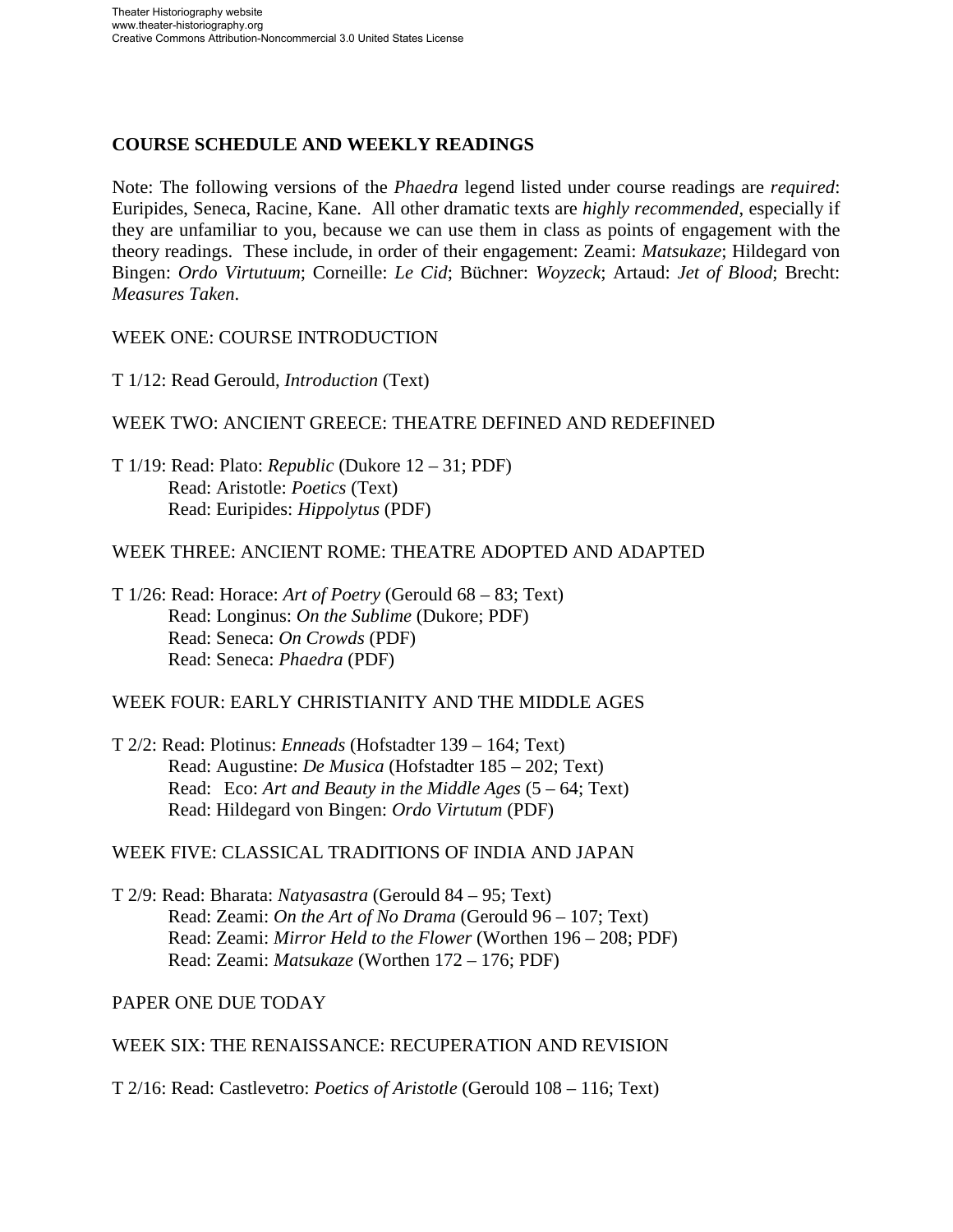Read: Guarini: *Compendium of Tragicomic Poetry* (Gerould 128 – 134; Text) Read: Robertellus: *On Comedy* (Dukore; PDF) Read: *Scaligar*: Poetics (Dukore; PDF) Read: Lope de Vega: *New Art of Writing Plays* (Gerould 135 – 145; Text)

#### WEEK SEVEN: EARLY MODERN FRANCE: NEOCLASSICAL DEBATES

T 2/23: Read: Scudery: *Observations on Le Cid* (Dukore 211 – 217; PDF) Read: Corneille: *Apologetic Letter* (Dukore 217 – 220; PDF) Read: French Academy: *Opinions* (Dukore 220 – 226; PDF) Read: Corneille: *Le Cid* (PDF) Read: d'Aubignac: *Whole Art of the Stage* (Gerould 146 – 154; Text) Read: St. Evremond: *Of Ancient and Modern Tragedies* (Dukore 271 – 277; PDF) Read: Racine: *Phédre* and *Preface* (PDF)

## WEEK EIGHT: EARLY MODERN ENGLAND: ISSUES OF MORALITY

T 3/2: Read: Northbrooke: *Treatise Against. . .* (Dukore 159 – 162; PDF) Read: Sidney: *The Defense of Poesy* (Gerould 117 – 127; Text) Read: Collier: *Short View of Immorality. . .* (Dukore 351 – 358; PDF) Read: Congreve: *Amendments to Collier. . .* (Dukore 359 – 363; PDF) Read: Steele: *Preface to Conscious Lovers* (Dukore 396 – 397; PDF) Read: Goldsmith: *Comparison of Sentimental. . .* (Dukore 424 – 426; PDF)

# WEEK NINE: NO CLASS: SPRING BREAK

T 3/9: No Class: Spring Break

# WEEK TEN: MODERN AESTHETIC PHILOSOPHIES

T 3/16: Read Descartes: *Meditations: Synopsis, I, II, and VI* (PDF) Read: Kant: *Critique of Judgment* (Hofstadter 277 – 343; Text) Read: Hegel: *Philosophy of Fine Art* (Hofstadter 378 – 445; Text)

# WEEK ELEVEN: GERMANY: PHILOSOPHICAL AND ARTISTIC INNOVATIONS

T 3/23: Read: Lessing: *Hamburg Dramaturgy* (Gerould 236 – 247; Text) Read: Schlegel: *Lectures on Dramatic Art* (Gerould 268 – 275; Text) Read: De Staël: *Of Dramatic Art* from *Germany* (Gerould 262 – 267; Text) Read: Büchner: *Woyzeck* (PDF)

# PAPER TWO DUE TODAY

# WEEK TWELVE: NATURALISM: SUPPORTERS AND DETRACTORS

T 3/30: Read: Zola: *Naturalism in the Theatre* (Gerould 358 -367; Text)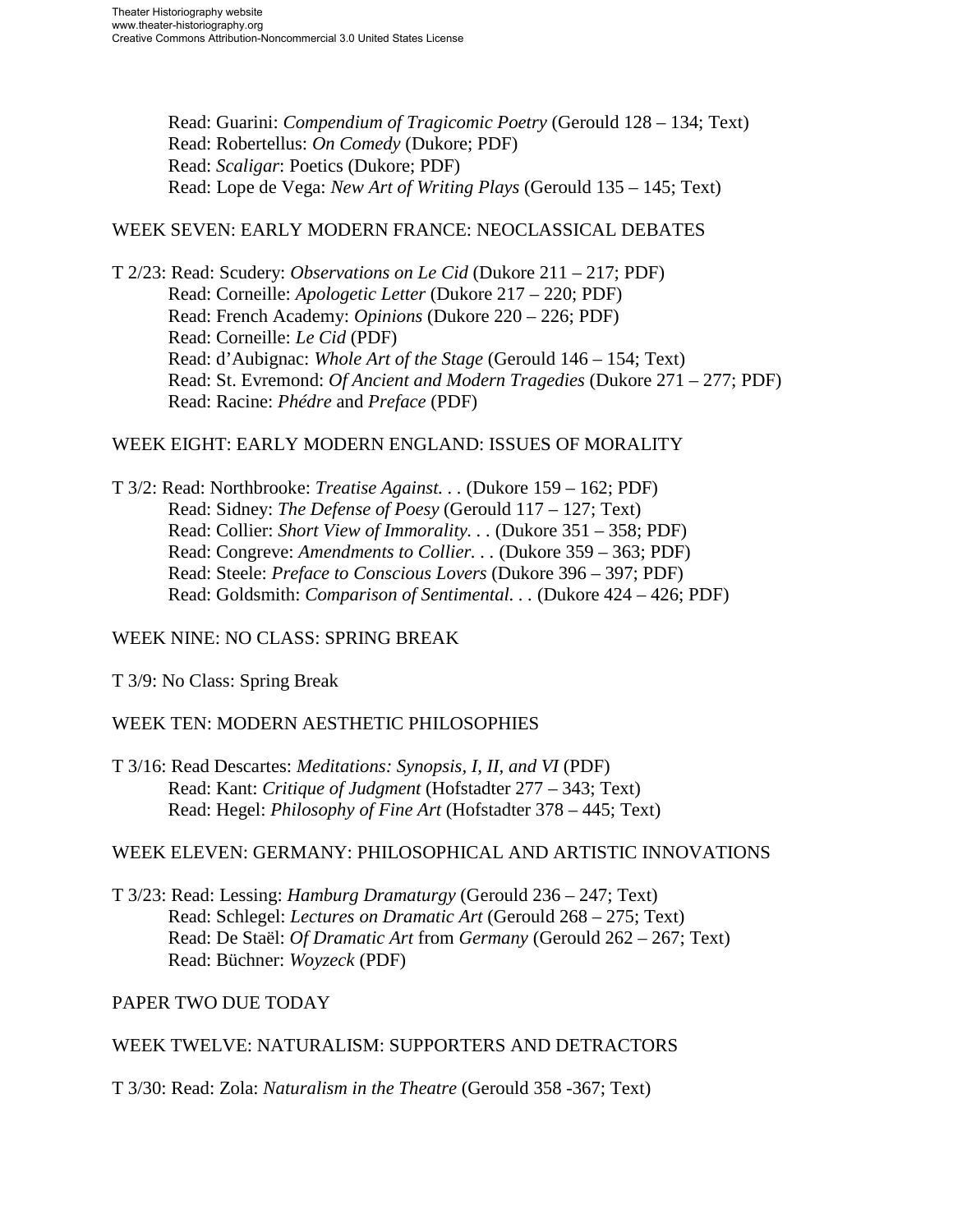Read: Strindberg: *Preface to Miss Julie* (Gerould 368 – 380; Text) Read: Nietzsche: *The Birth of Tragedy* (Hofstadter 496 – 554; Text) Read: Maeterlinck: *Tragical in Everyday Life* (Gerould 381 – 389; Text)

#### WEEK THIRTEEN: THE AVANT GARDE: AESTHETICS OF REVOLUTION

T 4/6: Read: Marinetti: *Founding Manifesto of Futurism* (PDF) Read: Marinetti: *Futurist Synthetic Theatre* (PDF) Read: Tzara: *Dada Manifesto* (Gordon 45 - 51; PDF) Read: Breton: *First Surrealist Manifesto* (PDF) Read: Artaud: *Theatre of Cruelty* (Text) Read: Artaud: *Theatre and Cruelty* (Text) Read: Artaud: *Theatre and Culture* (Text) Read: Artaud: *Theatre and the Plague* (Text) Read: Artaud: *Jet of Blood* (Text)

#### WEEK FOURTEEN: BRECHT AND BEYOND: AESTHETICS FOR REVOLUTION

T 4/13: Read: Brecht: *Modern Theatre is The Epic Theatre* (Text) Read: Brecht: *Theatre for Pleasure or Instruction* (Text) Read: Brecht: *The Street Scene: Basic Model. . .* (Text) Read: Brecht: *A Short Organum for the Theatre* (Text) Read: Brecht: *The Measures Taken* (PDF) Read: Lunacharsky: *Theses on. . . Marxist Criticism* (Dukore 949 – 959; PDF) Read: Bukharin: *Poetry, Poetics, Problems of Poetry…* (Dukore 967 – 969; PDF) Read: Adorno: *Commitment* (Arato 300 - 318; PDF)

#### WEEK FIFTEEN: CRITICAL THEORY: INTERDISCIPLINARY INTERSECTIONS

T 4/20: Read: Heidegger: *Origin of the Work of Art* (Hofstadter 647 – 700; Text) Read: Eagleton: *Structuralism and Semiotics* (Text) Read: Eagleton: *Post-Structuralism* (Text) Read: Eagleton: *Psychoanalysis* (Text) Read: Kane: *Phaedra's Love* (PDF)

#### WEEK SIXTEEN: POSTMODERNITY AND THEORIES OF PERFORMATIVITY

T 4/27: Read: Vattimo: *The Transparent Society* (1 – 11; PDF) Read: Hassan: *Toward a Concept of Postmodernism* (146 – 156; PDF) Read: Auslander: *Presence and Resistance* (9 – 19; PDF) Read: Auslander: *Presence and Resistance* (35 – 51; PDF) Read: Dolan: *The Feminist Spectator as Critic* (1 - 18; PDF) Read: Butler: *Performative Acts and Gender Constitution* (270 – 282; PDF)

#### PAPER THREE DUE TODAY